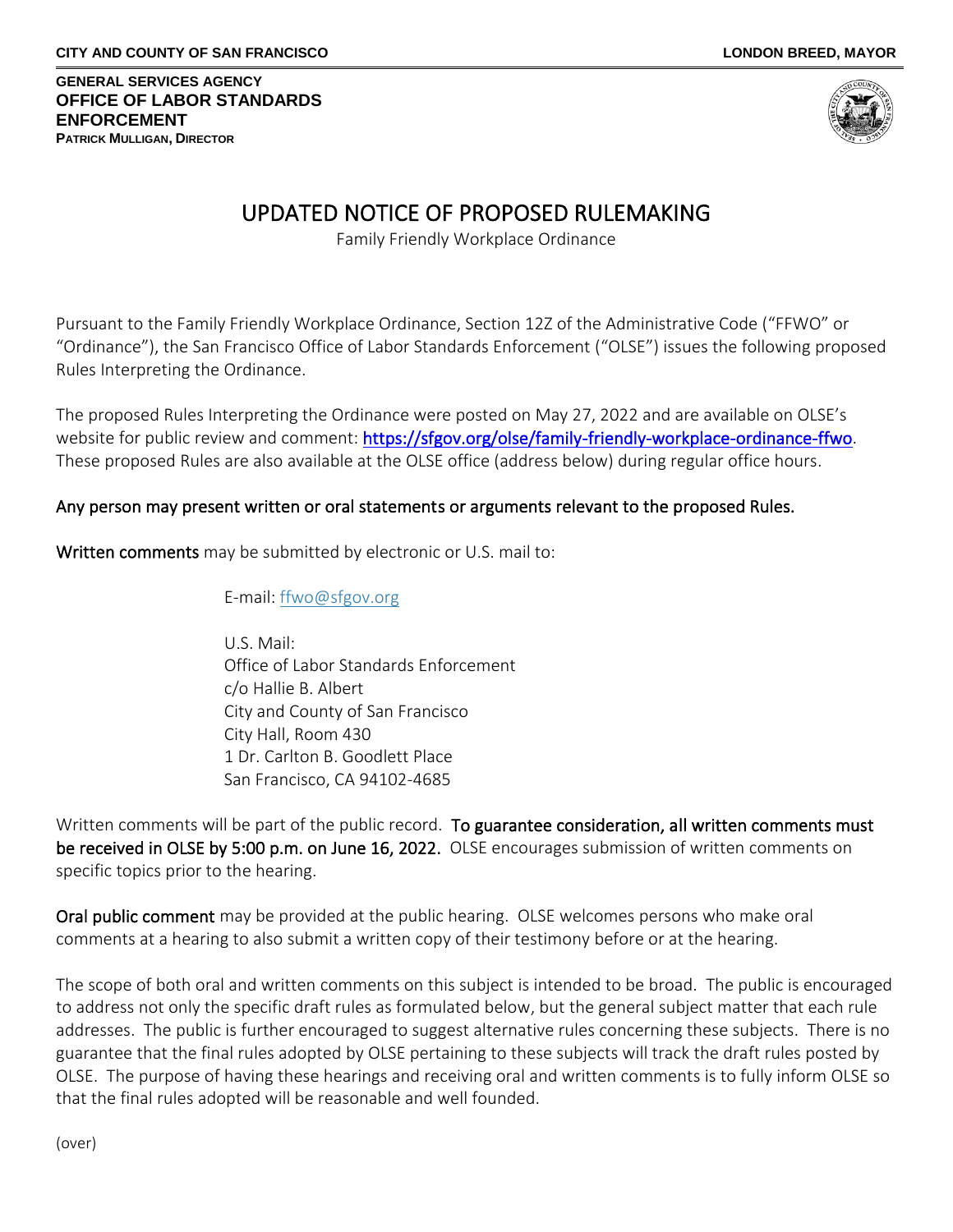### Hearing Details:

| DATE:  | Thursday, June 16, 2022         |
|--------|---------------------------------|
| TIME:  | $10:00$ AM                      |
| PLACE: | City Hall, Room 408             |
|        | 1 Dr. Carlton B. Goodlett Place |
|        | San Francisco, CA 94102         |

VIRTUAL LOGIN: **[Click here to join the meeting](https://teams.microsoft.com/l/meetup-join/19%3ameeting_Mzc0MzdkNDUtMzc3Yi00ODRlLTlhNGEtZDBkNzZhMTg5ZmY3%40thread.v2/0?context=%7b%22Tid%22%3a%2222d5c2cf-ce3e-443d-9a7f-dfcc0231f73f%22%2c%22Oid%22%3a%2268f8a5f3-d244-4f66-9e14-ad8df5e0c97c%22%7d)**

**Or call in (audio only)** +1 415-906-4659 United States, San Francisco Phone Conference ID: 275 618 524#

### Inquiries concerning the proposed Rules or the public comment process may be directed to:

Hallie B. Albert, Deputy Director Office of Labor Standards Enforcement City Hall, Room 430 San Francisco, CA 94102-4685 415.554.7485 telephone 415.554.6291 facsimile [ffwo@sfgov.org](mailto:FFWO@sfgov.org)

## **For more information, see [https://sfgov.org/olse/family-friendly-workplace-ordinance-ffwo,](https://sfgov.org/olse/family-friendly-workplace-ordinance-ffwo) Call 415-554-6424, or email [ffwo@sfgov.org](mailto:ffwo@sfgov.org)**.

## **Para asistencia en español, llame al •**中文幫助﹐請電 **• Para sa Tagalog/Filipino, tawagan ang**

The ringing of and use of cell phones, pagers and similar sound-producing electronic devices are prohibited at this meeting. Please be advised that the Chair may order the removal from the meeting room of any person(s) responsible for the ringing or use of a cell phone, pager, or other similar soundproducing electronic devices.

### **KNOW YOUR RIGHTS UNDER THE SUNSHINE ORDINANCE**

Government's duty is to serve the public, reaching its decisions in full view of the public. Commissions, boards, councils, and other agencies of the City and County exist to conduct the people's business. This ordinance assures that deliberations are conducted before the people and that City operations are open to the people's review. For information on your rights under the Sunshine Ordinance (Chapters 67 of the San Francisco Administrative Code) or to report a violation of the ordinance, please contact: Sunshine Ordinance Task Force Administrator

> City Hall – Room 244 1 Dr. Carlton B. Goodlett Place San Francisco, CA 94102-4683 415-554-7724 (Office); 415-554-7854 (Fax) E-mail[: SOTF@sfgov.org](mailto:SOTF@sfgov.org)

Copies of the Sunshine Ordinance can be obtained from the Clerk of the Sunshine Task Force, the San Francisco Public Library and on the City's website at